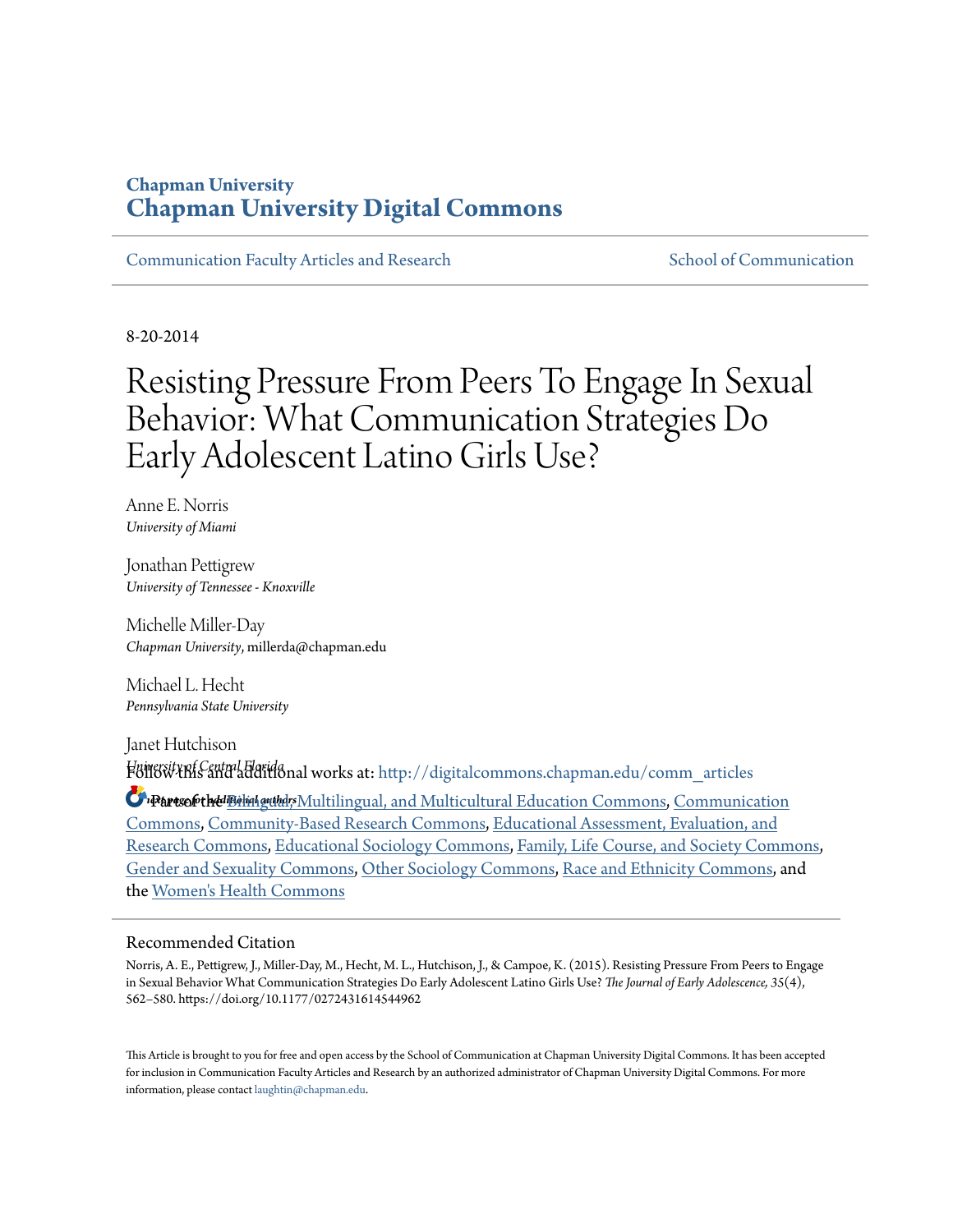## Resisting Pressure From Peers To Engage In Sexual Behavior: What Communication Strategies Do Early Adolescent Latino Girls Use?

#### **Comments**

This is a pre-copy-editing, author-produced PDF of an article accepted for publication in *The Journal of Early Adolescence*, volume 35, issue 4, in 2014 following peer review. The definitive publisher-authenticated version is available online at [DOI:](http://dx.doi.org/10.1177/0272431614544962) 10.1177/0272431614544962.

#### **Copyright**

The authors

#### **Authors**

Anne E. Norris, Jonathan Pettigrew, Michelle Miller-Day, Michael L. Hecht, Janet Hutchison, and Kristi Campoe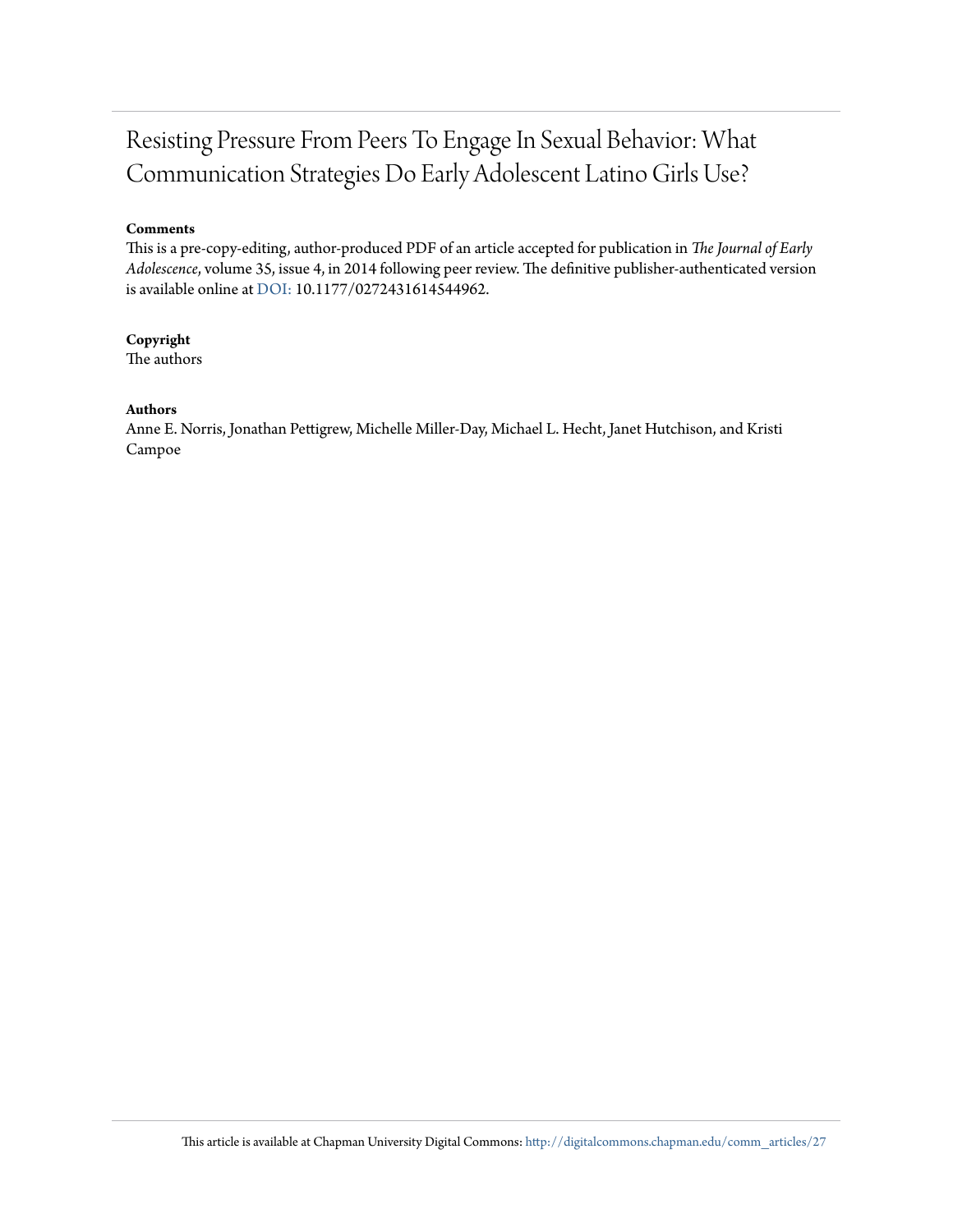

## **HHS Public Access**

Author manuscript *J Early Adolesc*. Author manuscript; available in PMC 2015 June 30.

Published in final edited form as:

*J Early Adolesc*. 2015 May ; 35(4): 562–580. doi:10.1177/0272431614544962.

### **Resisting pressure from peers to engage in sexual behavior: What communication strategies do early adolescent Latino Girls use?**

**Anne E. Norris, PhD, RN, FAAN**, University of Miami

**Jonathan Pettigrew, PhD**, University of Tennessee

**Michelle Miller-Day, PhD**, Chapman University

**Michael L. Hecht, PhD**, Pennsylvania State University

**Janet Hutchison, MS, RN**, and University of Central Florida

**Kristi Campoe, MS, RN** University of Central Florida

#### **Abstract**

A content analysis of early adolescent (*M*=12.02 years) Latino girls' (n=44) responses to openended questions imbedded in an electronic survey was conducted to explore strategies girls may use to resist peer pressure with respect to sexual behavior. Analysis yielded 341 codable response units, 74% of which were consistent with the REAL typology (i.e., refuse, explain, avoid, and leave) previously identified in adolescent substance use research. However, strategies reflecting a lack of resistance (11%) and inconsistency with communication competence (e.g., aggression, involving authorities) were also noted (15%). Frequency of particular strategies varied according to offer type, suggesting a variety of strategies may be needed to resist the peer pressure that puts early adolescent girls at risk for engaging in sexual behavior. Findings argue for universality of the REAL typology, building communication competence skills for conflict resolution in dating situations, and including peer resistance strategies in adolescent pregnancy prevention programs.

#### **Keywords**

communication competence; adolescents; sexual behavior; peer resistance

Peer pressure is a well-recognized phenomenon that puts adolescents at risk for engaging in sexual behavior (Bazargan & West, 2006), but little is known about how adolescents resist

Address of correspondence: Anne E. Norris, PhD, RN, FAAN, Professor, School of Nursing and Health Studies, University of Miami, 5030 Bronson Drive, Suite 440C, 305-284-4271 (Office), 305-284-4249 (Fax), aen16@miami.edu.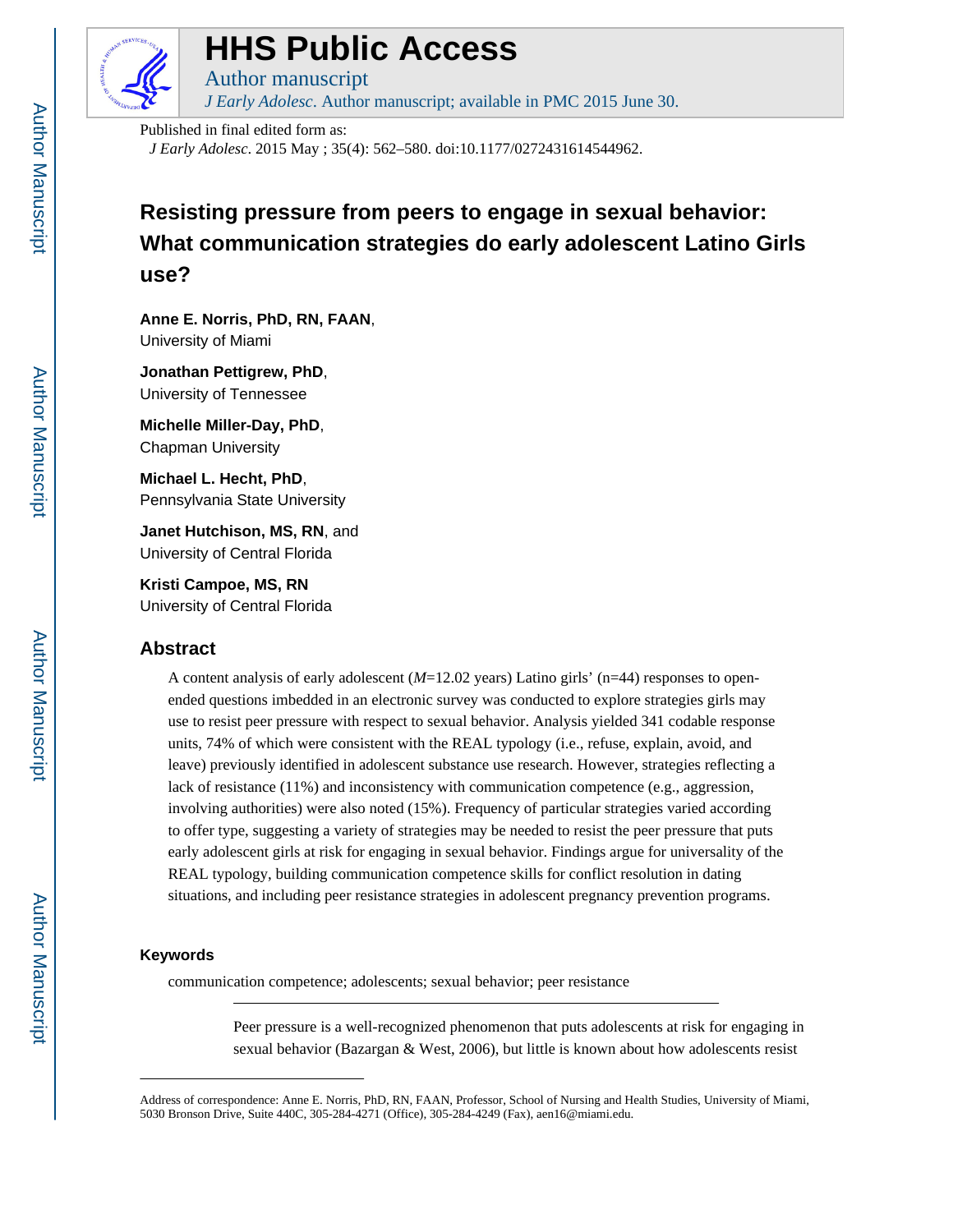peer pressure involving sexual behavior. Far more is known about their resisting peer pressure involving substance use. This body of research suggests that the use of competent peer pressure resistance strategies can delay initiation of substance use (Hecht & Miller-Day, 2007). However, this same research also indicates that many children, particularly young adolescents, lack the sophisticated repertoire of communication and relational skills needed to respond to pressure to engage in risky behaviors (Steinberg & Monahan, 2007).

This study investigates communication strategies that low-income, early adolescent Latino girls use for resisting peer pressure involving sexual behavior. A content analysis was performed using data collected as part of a feasibility trial for a pregnancy prevention intervention targeting early adolescent Latino girls (Norris, Hughes, Hecht, Peragallo, & Nickerson, 2013). Latino girls represent a rapidly growing U.S. ethnic minority who is at risk for teen pregnancy and sexually transmitted infections (Hamilton, Martin, & Ventura, 2007; O'Donnell, O'Donnell, & Stueve, 2001). Information about the resistance strategies that early adolescent Latino girls use could help advance pregnancy and sexually transmitted infection (STI) prevention efforts for this at-risk population subgroup.

#### **Background**

The social life of early adolescents is shaped by an increased influence of peers (Steinberg  $\&$ Monahan, 2007). When this peer influence is exerted to encourage substance use, the situation is labeled an "offer-response episode" (see Pettigrew, Miller-Day, Krieger, & Hecht, 2011). Investigations of resistance or refusal messages that adolescents employ in such episodes have provided crucial information for substance use prevention efforts (Cuijpers, 2002).

Verbal and non-verbal responses identified for resisting peer pressure can be grouped into a typology of four primary resistance strategies: Refuse, Explain, Avoid, and Leave (REAL; Alberts, Miller-Rassulo, & Hecht, 1991). Importantly, these strategies have been found to be used for resisting substance use offers by various ethnic groups in different geographic regions, and across a wide range of developmental periods (Alberts et al., 1991; Miller, 1998; Alberts, Hecht, Miller-Rassulo, & Krizek, 1992; Pettigrew et al., 2011).

These four resistance strategies are illustrative of competent communication (Spitzberg & Cupach, 1984; Spitzberg & Hecht, 1984), or the sharing of verbal and nonverbal messages in a manner that is other-oriented and creates satisfaction with the interpersonal interaction, particularly among friends (Hecht, 1978). This type of communication occurs when an individual is open, motivated, non-anxious, involved, and skilled. Although other communication strategies, such as verbal or physical aggression, may be effective, they are not considered part of the domain of competent communication because they can put friendships at risk, and given this, are at odds with the strong need for peer approval in early adolescents (Bakan, 1972).

Evidence of widespread use of the REAL strategies in the substance use domain (e.g., Kulis & Brown, 2008; Seibold & Thomas, 1994), coupled with the centrality of peer influence to both substance use and sexual behavior in early adolescence, suggests that the REAL typology can be applied to offer-response episodes that put early adolescent girls at risk for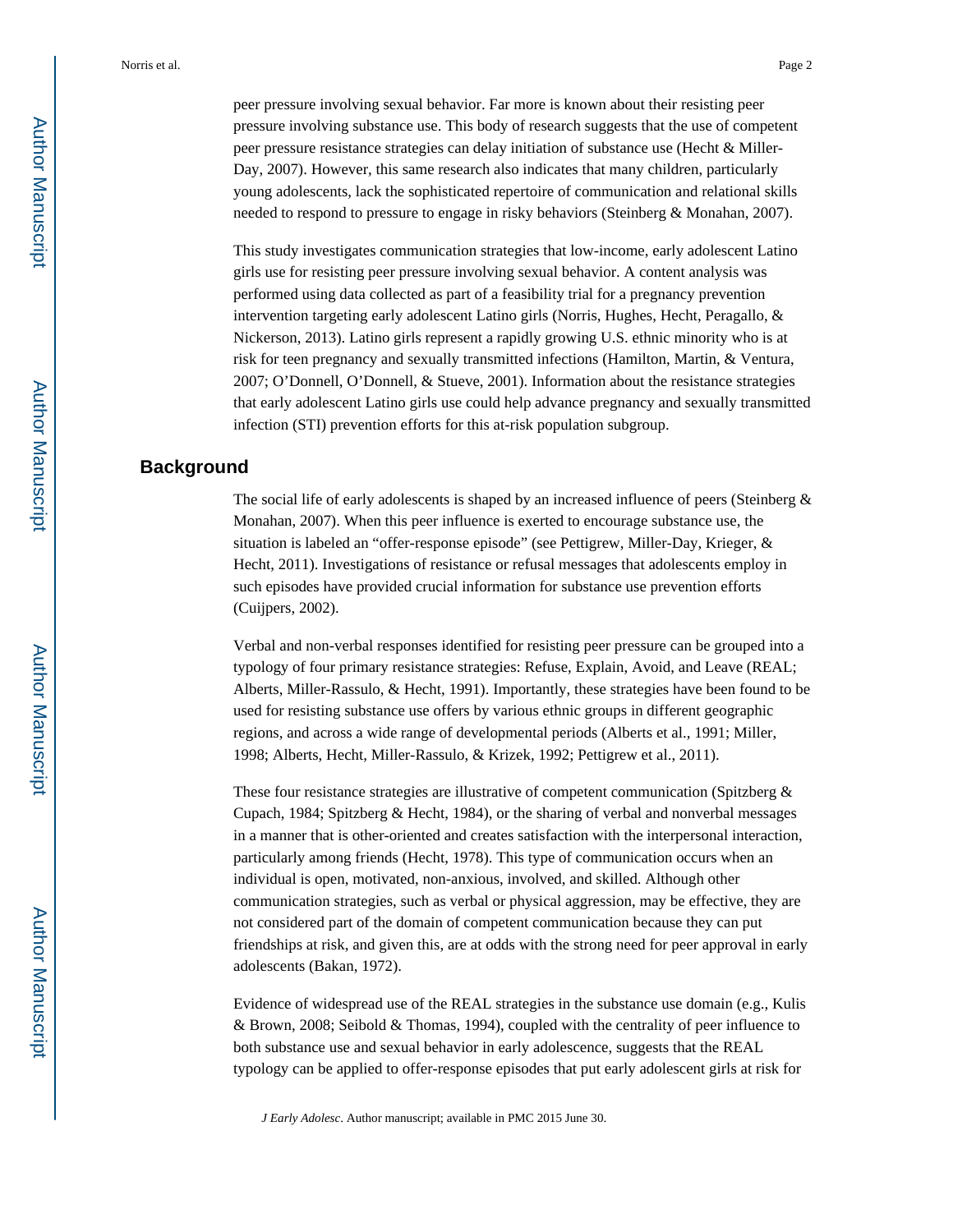RQ1: What communication strategies do early adolescent Latino girls report intending to use when they experience offer-response episodes involving sexual behavior?

RQ2: Do communication strategies vary with type of offer-response episode?

#### **Methods**

#### **Sample**

A convenience sample of 44 early adolescent Latino girls attending an afterschool program at a middle school in Orlando, Florida during Spring 2010 participated. The median age was 12.02 years (range:  $11-14$ ) with 61% enrolled in  $6<sup>th</sup>$  grade. Almost half identified as Puerto Rican (49%), with 43% US born and a majority highly acculturated (73%). Most lived in a two-adult-headed household (77%), and received free or reduced price school lunches (91%).

#### **Procedures**

Parental consent and participant assent was obtained for all study participants prior to survey completion. Surveys were administered electronically using an SSL web interface (Limesurvey™) and were constructed so that questions could either be skipped or a respondent could check "I do not wish to respond." Participants completed the survey either before or after school in a school computer lab under adult supervision and were seated in such a way as to block views of each other's computer screen. Surveys took approximately 15–20 minutes to complete. Each participant received a \$10 gift card after completing an electronic study survey.

#### **Measures**

The survey included measures of demographic characteristics and communication strategies. Demographic items included age in years, country of birth, Latino subgroup(s) identified with, receipt of reduced-price or free lunch, number of adult figures raising the child, and a brief (4 item) measure of acculturation (Norris, Ford & Bova, 1996).

Communications strategies were assessed using three open-ended questions adapted from the substance use resistance literature (Miller et al., 2000) and revised based on focus group work with the study population (Norris, Aroian, Warren & Wirth, 2012) and the adolescent sexual behavior literature (O'Donnell et al., 2006). The text for each question was followed by five blank lined text boxes into which participants could type their answers, displayed one computer screen at a time. The specific questions used were:

- **1.** What would you say or do if a person you liked wanted to do sexual things with you that you did not want to do?
- **2.** What would you say or do if you were invited to a party where the parents were not home?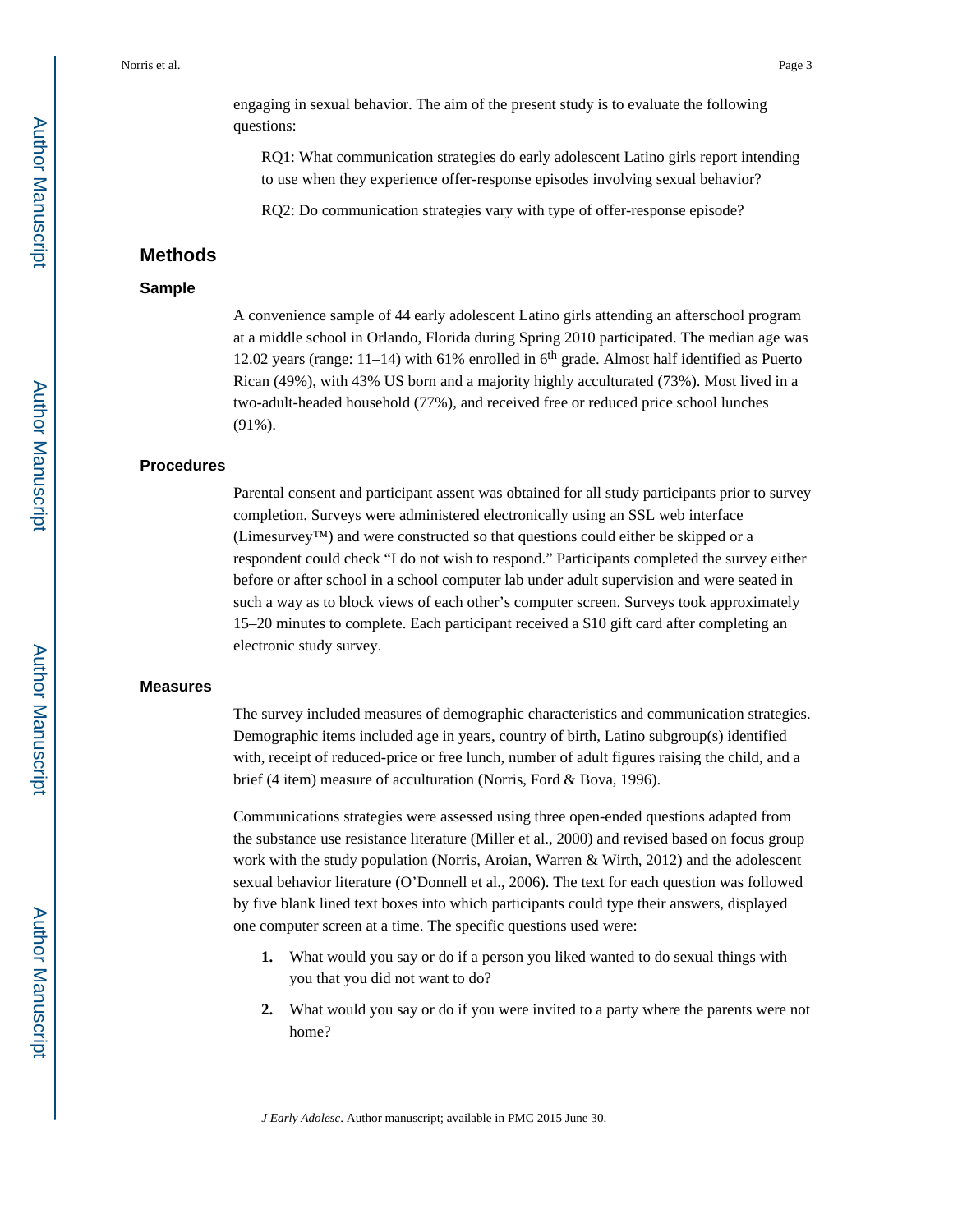**3.** What would you say or do if you were at a teen club or party where people were doing sexual things?

#### **Analysis**

A total of 357 response units were identified for potential coding. A minority (5%; 16) could not be coded because the response could not be understood, did not answer the question, or did not indicate resistance or acceptance of the offer (e.g., "lol just idkkk" or "I would feel embarrassed"). The remaining 341 responses were coded as demonstrating (a) competent communication or resistance (consistent with REAL typology), (b) non-competent communication of resistance, or (c) acceptance of the offer.

Responses to the three open-ended questions were analyzed using a directed content analysis approach (Hsieh & Shannon, 2005). All coding at initial and subsequent stages was done at the sentence fragment level, allowing a given response to be coded for multiple strategies. For example, the response "look away and leave" contained two fragments: "look away," which was coded as an example of the Avoid, and "leave," which was coded as an example of the Leave strategy (strategy definitions provided in Table 1).

An initial classification system for the content analysis was created using a slight adaption of the REAL typology. Definitions of Refuse, Explain, Avoid, and Leave were created by substituting "drug offer" and "places where people are using drugs" with "sexual offer" and "places where sexual things are occurring or likely to occur," respectively. This system was expanded during the analysis as new strategies emerged that reflected responses not fitting with the Refuse, Explain, Avoid, or Leave definitions. The expanded set of definitions was critiqued and adjusted by co-authors who have coded open-ended substance use resistance data using the REAL typology (Hecht, & Miller-Day, 2007; Pettigrew et al., 2011).

Once the final classification system was established, responses were coded by two female nursing doctoral students with experience working with multi-cultural groups. The two coders occasionally consulted with two early adolescent, Latino girls, not a part of or in contact with study participants, and a late adolescent, Caucasian male to clarify the meaning of specific responses that contained adolescent jargon or idioms (e.g., "Whatever"). These adolescents expressed similar interpretations (i.e., no disagreement occurred). Cohen's Kappa for inter-rater reliability for the two doctoral student coders ranged from .79 to 1.00.

#### **Results**

The percentage of participants who reported use of a particular strategy at least once is provided in Table 1. The proportion of response units coded for each strategy and examples of the strategies are presented next. Analyses testing the association between strategy and type of offer-response episode follow. Throughout the results section, responses are reproduced verbatim without inserting "sic" each time the response is ungrammatical or misspelled.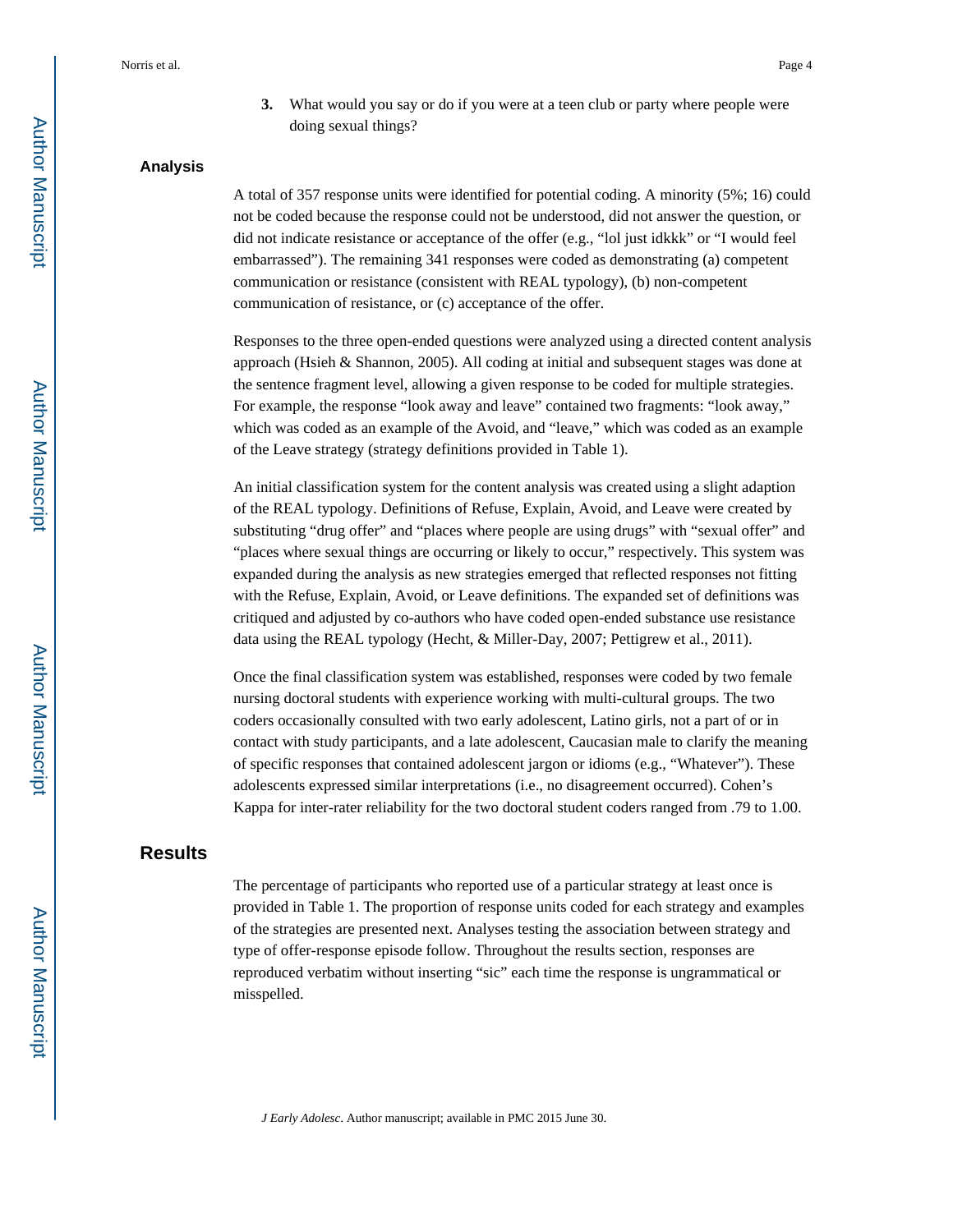#### **Communication Strategies**

**Response Units Reflecting Competent Communication (REAL typology)—**The majority of coded response units (74%; 253) indicated communication competence and fit into the REAL typology. Response units fitting the **Refuse** definition represented less than a fifth of total coded units (16%; 55). Examples of refuse included: "say no;" "sorry but no;" "no, no."

One fourth (25%; 87) of coded units met the **Explain** definition and involved deferring to some vaguely or clearly specified factor that ostensibly prevented compliance with the offer. Vaguely specified factors were reflected in responses such as: "give him a fake accuse" or "nahhh im good i got stuff to do!" Four clearly specified factors or reasons for noncompliance emerged in these data. The first involved deferring to a situational factor as reflected in statements such as: "cant studing;" or "I got a lot of cleaning to do." The second involved deferring to previous interpersonal commitments and is illustrated by comments such as: "already promised im going to the movies;" "my family members are comeing." The third involved deferring to moral grounds or age-appropriate norms for sexual behavior. Examples of this factor include: "no because thas not correct even if i like the person;" "i wanna wait;" or "I am too young for that." The fourth involved using safety issues, as reflected in comments such as: "you can get diseases."

Less than one fifth (17%; 59) of response units met the definition for the **Avoi**d strategy, and, consistent with the substance use literature (Pettigrew et al., 2011), could be subdivided into examples of proactive (avoiding situation described in question) and reactive (avoiding pressure once in situation) avoid strategies. Examples of proactive strategies included: "stay away from that person;" "I woul never enter that club or group;" or "stayy hoomee." Examples of reactive strategies reflected different levels of conversational skill complexity. Least complex reactive strategies ignored the offer: "keep on dancing;" or "ignore them." More complex strategies involved disrupting or diverting the conversation: "my moms here bye;" or "change subject and start doing something else." The most complex strategies involved eliciting social support, such as "getting a friend to back me up," or using persuasion: "convence my friends they shouldn't go either."

Less than one fifth (15%; 52) of the response units met the definition for the **Leave** strategy and either referred to leaving in general ("leave;" "I would live") or to different degrees or ways of leaving the situation. For example, some participants described leaving the person/ people ("walk away") or immediate situation ("go to the other side of the club"). Some talked about going to another place ("leave house or stayout side") or walking or calling home ("I would say omg and go outside and call my mom;" "i would walk home if it wasn't to far").

**Response Units Reflecting Non-Competent Communication of Resistance—**

Less than one fifth (15%; 50) of the total coded response units were not other-oriented, making them likely to promote negative emotions and dissatisfying communication among friends. These units reflected the use of one of two strategies: (1) inform authorities or (2) aggression.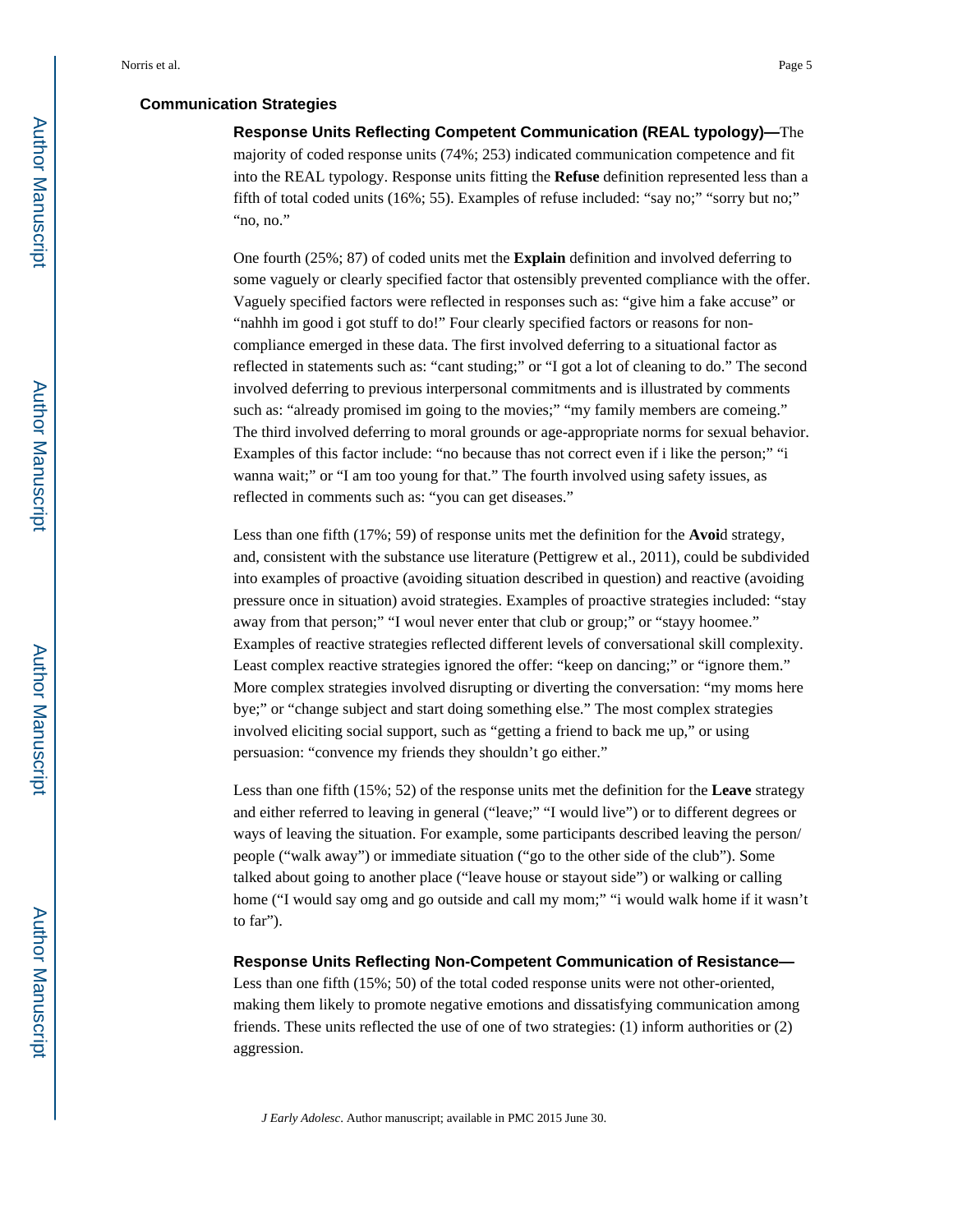A small number of response units (7%; 23) were coded as **informing authorities** because they indicated an intent to stop the activity from occurring by bringing the activity or the peer making the offer to the attention of an authority figure. Parents were sometimes included as authority figures, but these responses also included the police, a peer's parents, or other adults. Examples included: "I WOULD CALL THE COPS;" and "call the owners of the house."

A small number of response units (8%; 27) were coded as examples of **Aggression**. Examples of verbal aggression ranged from: "back off" to "get away from me, I don't know you" to "you touch me and i will use self-defense." Examples of physical aggression responses ranged from: "Push Them Away" to "slap them for asking me that" to "I would punched them" or "I'LL GET A WEAPON."

**Response Units Reflecting Acceptance of the Offer—**About a tenth of the total coded units (11%; 38) were categorized as examples of acceptance of the offer and fell into one of three categories. The first, unconditional acceptance of the offer, included statements such as: "i would say yes;" "ill ask my mom and if she says no, ill still go." The second reflected an inability to resist peer pressure: "maybe ill change my mind and wont go but then people tell me its gonna be awesome and ill go." The third reflected an effort to set conditions and manage the risk: "if the party seems bad or have bad people in it i would leave;" "stay for a while but be cautious;" "make sure have my phone with me;" "i would go but have lots of good friends to look after me and make sure i don't make any mistakes."

#### **How Strategies Vary with the Type of Offer-Response Episode**

The number of response units generated varied with the particular offer-response episode: The sex offer elicited the most responses (41%), as compared to the party offer (34%) or the club or party situation in which sexual behavior is occurring (25%).

While overall (see Total column in Table 2) the REAL strategies are the most commonly identified strategies, particularly Explain, chi-square analysis indicates significant variability in strategies used across the different offers ( $p < .001$ ). For example, in the sex offer episode, Refuse (24%) and Avoid (21%) were the most common strategies used. Verbal or physical aggression (16%), Explain (14%), and Leave (14%) were also fairly commonly identified, but less than 3% indicated that they would accept this offer. In contrast, with the party invitation scenario, acceptance strategies (29%) were most likely to be identified, followed by Avoid (23%) and Explain (24%). Refuse (16%) was slightly less common, but was more likely to be identified than Leave (3%) and involving an authority figure (3%). In other words, the party invitation offer elicited the least resistance. When the episode was a club or party where other teens were engaging in sexual behavior, Explain (46%) and Leave (34%) were the dominant strategies. Involving an authority figure (9%), while somewhat rare, was still identified more frequently than Refuse (2%) or Avoid (2%) for this particular offer-response episode.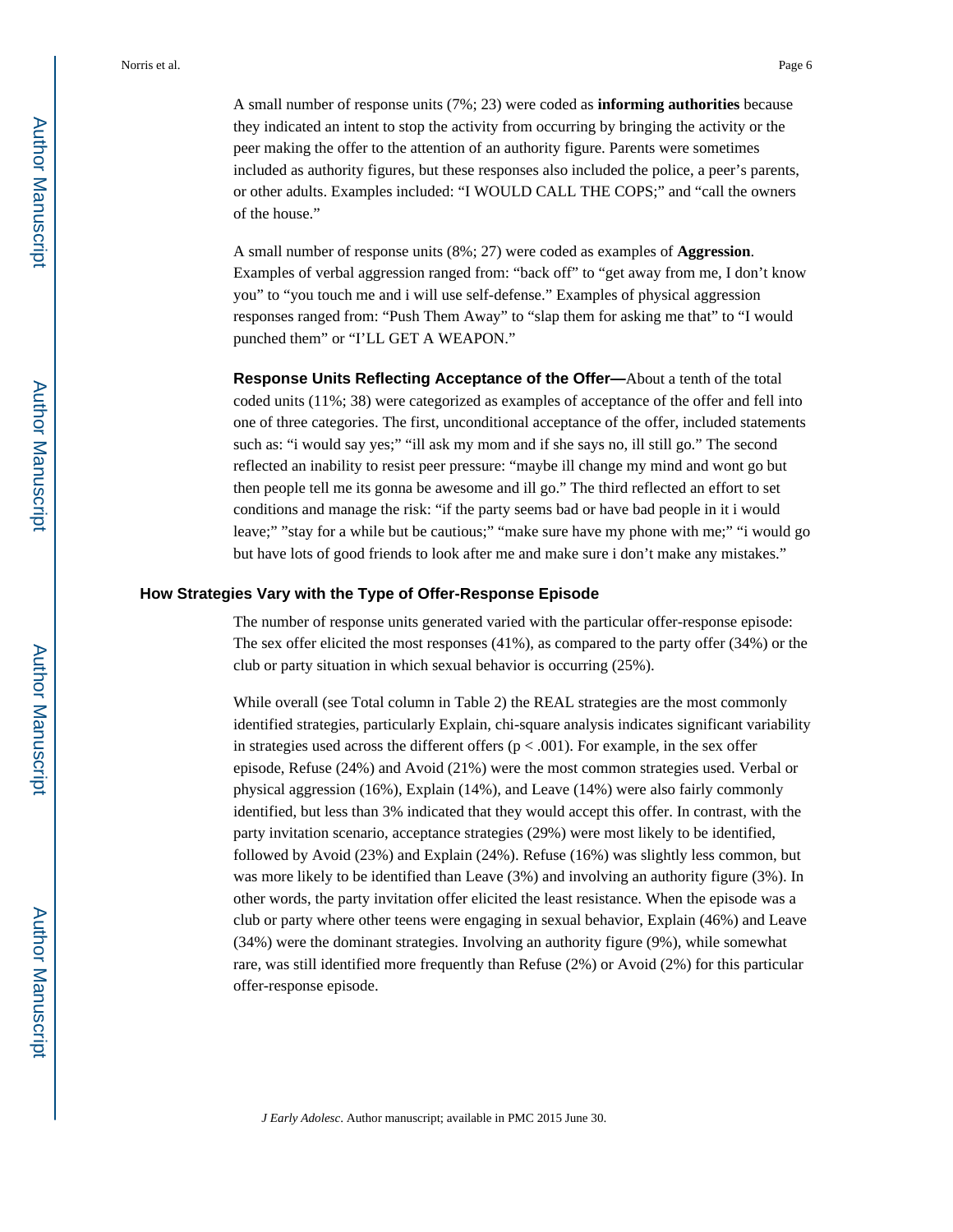#### **Discussion**

Study findings revealed that when early adolescent Latino girls are confronted with sexual behavior-related offers, they may sometimes accept the offer, but if they choose to resist, they are likely to use one of the four primary resistance strategies previously reported in previous studies of multi-ethnic samples of male and female youth faced with drug offers. These strategies, known by the acronym REAL, are Refuse, Explain, Avoid, and Leave (Hecht et al., 2008). These findings again support the REAL typology as a means for resisting peer pressure.

Two additional strategies for resisting sexual pressure were uncovered in the current study not indicative of communication competence: informing authorities and use of aggression. Of interest is why these strategies emerged here but not in previous research regarding offerresponse episodes surrounding substance use. Possibly, some early adolescent girls may perceive offer-response episodes surrounding sexual behavior as more threatening than those surrounding substance use, creating an urge to stop the offer at all costs (i.e., regardless of potential social sanctions). The latter explanation would be consistent with the presence of a dating social script that justifies girls' use of violence for self-protection (Sears, Byers, & Price, 2007).

The frequency of both REAL and non-REAL strategies reported did vary with the specific offer-response episode. If type of episode is ignored, Explain was the most commonly identified strategy, as it was for drug offer refusals (Miller et al., 2000). However, when response episode is considered, Refuse and Avoid dominate in a dating or romantic context, whereas Explain dominates for being at a party or club where other teens are engaging in sexual behavior. This pattern argues that effective resistance requires expertise in a variety of strategies and raises interesting questions about the nature of peer influence and peer resistance in social as compared to romantic situations. For example, is pressure to go to a party more likely to come from same gender friends? Are peers exerting pressure more satisfied or dissuaded by an explanation in a social as compared to a romantic offer-response episodes?

This study makes at least three major contributions. First, it extends the REAL typology from its exclusive focus on substance refusals and demonstrates that it can be used to understand resistance to sexual pressure. Moreover, this study adds to a growing body of evidence that the REAL typology depicts interpersonal resistance strategies occurring in multiple contexts, across multiple regional and geographic divides, with multiple ethnic groups, and in multiple developmental periods. This evidence supports teaching these strategies to multi-ethnic samples of youth because their use does not violate cultural expectations (Burgoon, 1995), and use of these strategies has been linked to decreased risk taking behavior (Hecht & Miller-Day, 2007).

The extension of the REAL typology to sexual behavior argues for incorporating the teaching of peer resistance strategies into existing youth programming. One example is the D.A.R.E. program's recent adoption of the *keepin' it REAL* substance use prevention intervention as its new curriculum for dissemination to 1.5 million youth in the U.S. as well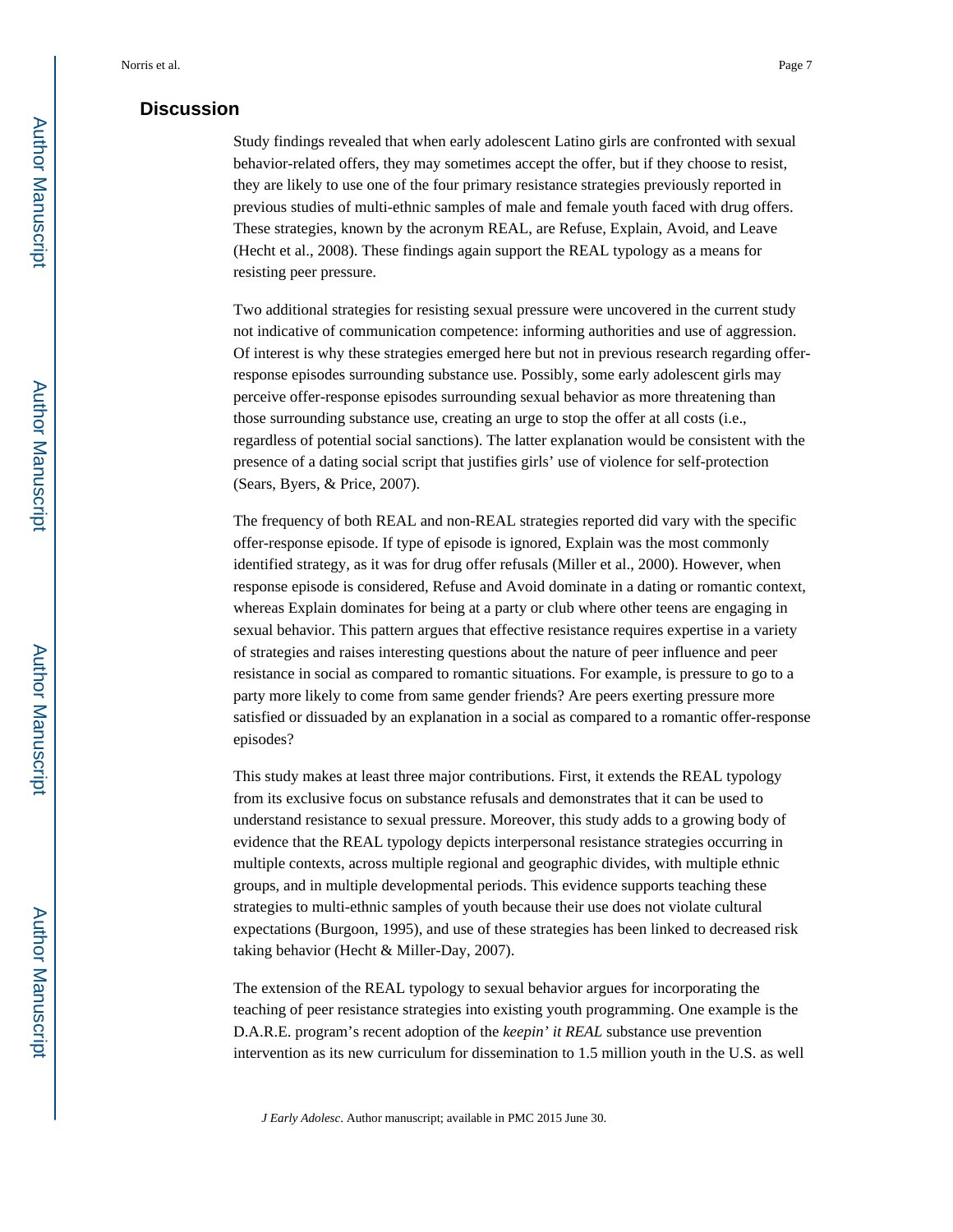as those in 43 other countries around the world (Hecht, Colby, & Miller-Day, 2010). Other programs aimed at positive youth development (e.g., scouting, Junior Achievement) represent similar opportunities for teaching peer resistance strategies. The payoff for disseminating competent peer resistance skill training through existing programming is likely to be high: Previous research involving the *keepin' it REAL* curriculum has shown that targeted social skills training increases effective and competent resistance skills for the majority of youth in substance use prevention programs (Hopfer, Hecht, Lanza, & Tan, 2011), and that these increased skills are linked to decreased risky behavior (Hecht & Miller-Day, 2007). Increasing similar skills for episodes surrounding sexual behavior is warranted given that nearly half of study participants also reported using resistance strategies such as aggression or involving an authority figure, which are likely to elicit negative social consequences from peers as the adolescent ages.

A second contribution is highlighting the need for intervention programs that not only develop the social skills needed to competently resist peer pressure, but also motivate early adolescents to resist situations that put them at risk. Exposure to older teens engaging in sexual behavior increases the risk that younger teens will initiate intercourse (O'Donnell et al., 2006). In this study, nearly half of participants responded that they would accept an invitation to go to a party where the parents would not be home. Such parties create an opportunity for early adolescents to mingle with middle and late adolescents (i.e., high school students), be exposed to alcohol and drugs, observe other youth engaging in sexual behavior, and receive offers to engage in sexual behavior. Intervention programs that develop the social skills needed to competently resist peer pressure may not be sufficient to delay initiation of intercourse unless they also create motivation to avoid social situations that put young adolescents at risk or successfully "immunize" adolescents against the persuasive influence that exposure to such situations brings.

A third contribution is identification of a need for communication competence training in conflict resolution as part of dating violence prevention. In this study, nearly a third of participants reported planning to use an aggressive response to a one-on-one offer to engage in sexual behavior, despite the context being defined as being in a situation with someone that they liked. Research on dating violence finds that interpersonally aggressive responses are more common among younger, as compared to older, adolescent girls (Messinger, Rickert, Fry, Lessel, & Davidson, 2012), consistent with a skill deficit. A girl's choice of an aggressive response as a resistance strategy is buoyed by greater acceptance of femaleinitiated violence in dating contexts by both young adolescent males and females (Price & Byers, 1999) and the belief that girls are justified in their use of violence for self-protection (Sears et al., 2007). What youth fail to understand is that female-initiated aggression is more likely to be reciprocated by males and more likely to escalate to the point of injury (Capaldi, Kim, & Shortt, 2007).

It is possible that the aggressive strategies reported here reflect more fantasy than reality given that participants were providing responses for hypothetical situations. However, social learning theory (Bandura, 1986) would argue that fantasy responses provide an opportunity for a cognitive rehearsal of these less competent and potentially problematic resistance strategies, thereby increasing the likelihood of their future use.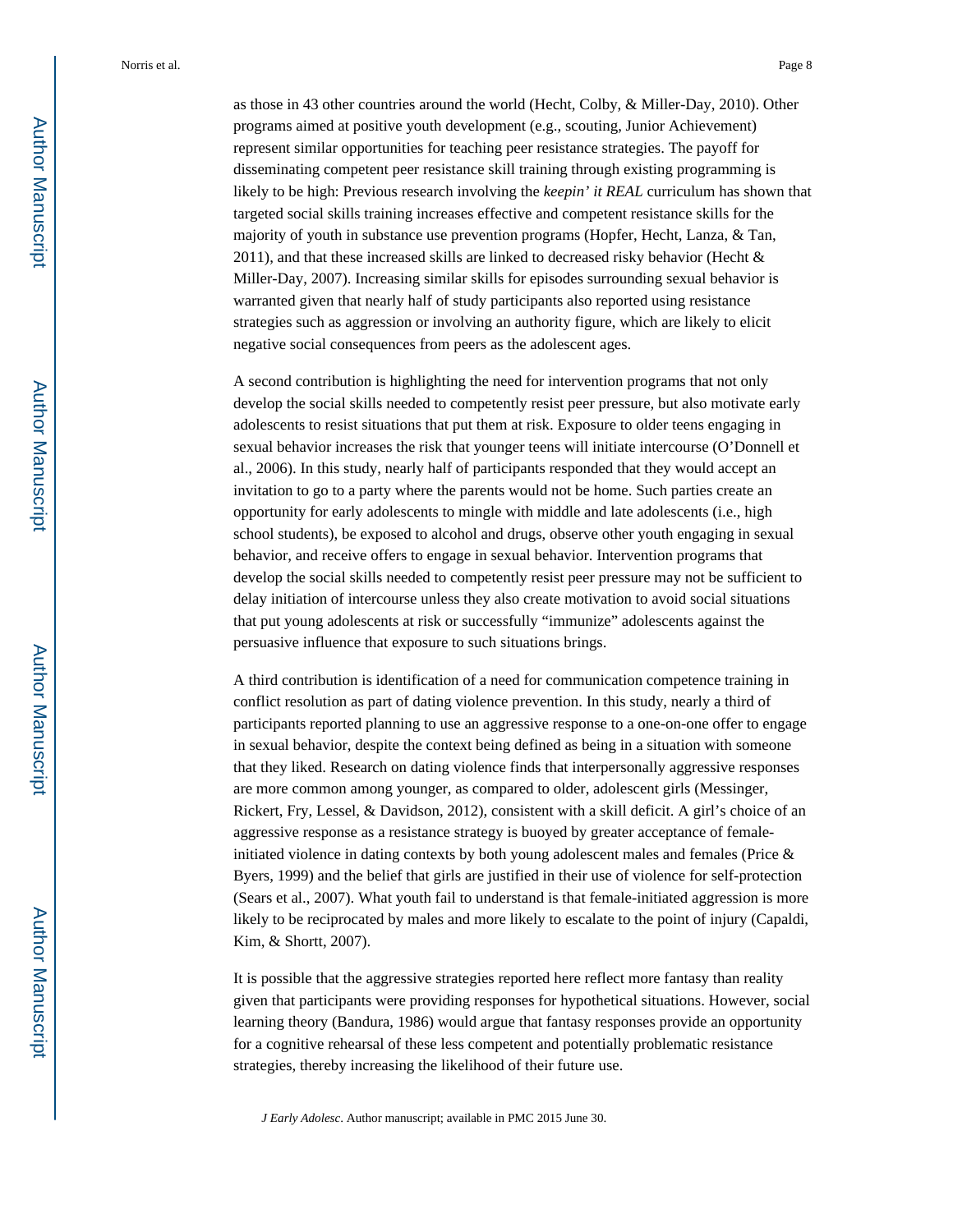We propose that early adolescence is a critical time at which to intervene to stop a potential cycle of intimate partner violence from developing. Central to this effort is teaching competent peer resistance strategies and increasing awareness of the risk of female-initiated aggression. A focus on substituting Avoid and Leave for verbal and physically aggression is important given Josephson and Proulx's (2008) findings that constructive confrontation involving reasoning (e.g., Refuse and Explain) escalates interpersonal conflict. Thus, it seems advisable to argue against an emphasis on Refuse and Explain in dating or romantic contexts unless future research more clearly differentiates them from constructive confrontation.

There are three limitations to this study. First, our open-ended questions assessed intended rather than actual resistance strategies. However, the mapping of these intended strategies to actual behavior is supported by consistency between our findings and those obtained in studies of actual resistance strategies reported for substance use related offer-response episodes (e.g., Pettigrew et al., 2011). Also, resistance strategy intentions have been linked to decreased substance use behavior (Allen, Chango, Szwedo, Schad, & Marston, 2012).

Second, social desirability concerns may have impacted participants' responses, leading to under- or over-reporting of particular responses. However, participants used swear words in their responses, which argues against social desirability concerns and for our data collection approach (e.g., electronic surveys) successfully minimizing social desirability concerns.

Third, this study only included Latino middle school girls and it is possible that specific aspects of these findings may vary with gender or ethnicity. For example, findings from dating violence research suggest that the association between use aggression and type of offer-response episode varies with gender (Sears et al., 2007). Hence, important questions remain regarding gender and ethnic differences in the association between competent and incompetent communication strategies and particular offer-response episodes.

In conclusion, study findings argue for the generalizability of a typology of resistance response strategies, previously identified exclusively in adolescent substance initiation and use research, to the context of sexual behavior. The presence of less competent and potentially problematic communication strategies (e.g., aggression) suggests resistance skill deficits that are in need of attention. Together with findings in the substance use literature, findings from the current study argue for the inclusion of peer resistance skill training in intervention programs targeting adolescent risk-taking behaviors. Study findings also suggest questions for future research with respect to gender and ethnic differences in the use of specific strategies in particular offer-response episodes and the efficacy of peer resistance skill-building for reducing a variety of adolescent risk-taking behaviors.

#### **Acknowledgements**

Funding for this study was provided by the UCF College of Nursing and the UCF Institute for Simulation and Training, UCF RAMP & LEAD Scholars programs, and by NINR (R15NR012189-01). The authors wish to thank Cory Bullinger for her assistance with preparation of this manuscript.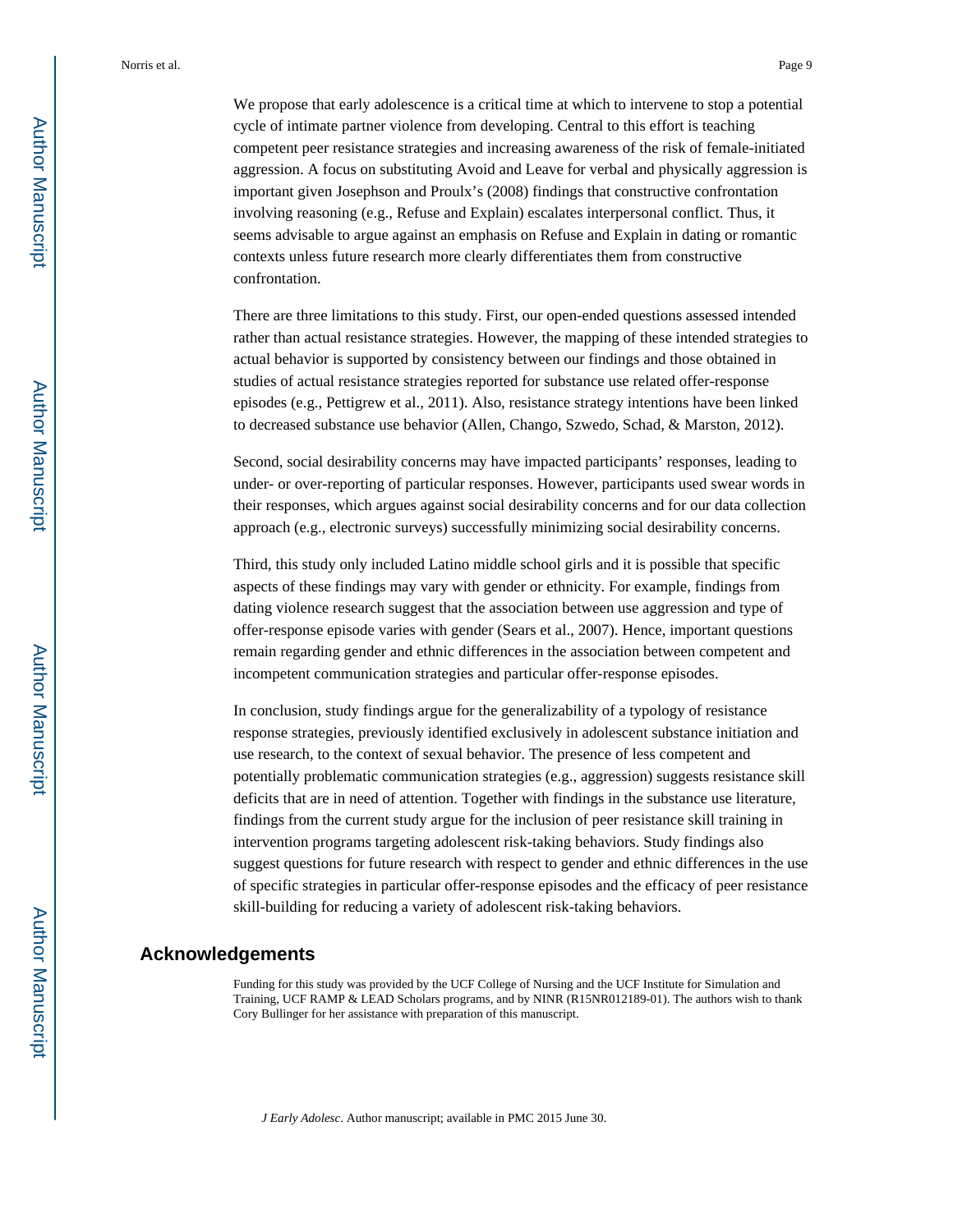#### **References**

- Alberts JK, Hecht ML, Miller-Rassulo M, Krizek RL. The communicative process of drug resistance among high school students. Adolescence. 1992; 27:203–226. [PubMed: 1539497]
- Alberts JK, Miller-Rassulo M, Hecht ML. A typology of drug resistance strategies. Journal of Applied Communication Research. 1991; 19:129–151.
- Allen JP, Chango J, Szwedo D, Schad M, Marston E. Predictors of susceptibility to peer influence regarding substance use in adolescence. Child Development. 2012; 83(1):337–350. [PubMed: 22188526]
- Bakan, D. Adolescence in America: From idea to social fact. In: Kagan, J.; Coles, R., editors. Twelve to sixteen: Early adolescence. New York: Norton; 1972. p. 73-89.
- Bandura, A. Social foundations of thought and action: A social cognitive theory. Englewood Cliffs, NJ US: Prentice-Hall, Inc; 1986.
- Bazargan M, West K. Correlates of the intention to remain sexually inactive among underserved Hispanic and African American high school students. Journal of School Health. 2006; 76(1):25–32. [PubMed: 16457682]
- Burgoon, JK. Cross-cultural and intercultural applications of expectancy violations theory. In: Wiseman, RL., editor. Intercultural communication theory. Thousand Oaks, CA: Sage; 1995. p. 194-214.
- Capaldi DM, Kim HK, Shortt JW. Observed initiation and reciprocity of physical aggression in young, at-risk couples. Journal of Family Violence. 2007; 22:101–111. [PubMed: 17468783]
- Cuijpers P. Effective ingredients of school-based drug prevention programs: A systematic review. Addictive Behaviors. 2002; 27:1009–1023. [PubMed: 12369469]
- Hamilton, B.; Martin, J.; Ventura, S. National Vital Statistics Reports. Vol. 56. Hyattsville, MD: National Center for Health Statistics; 2007. Births: Preliminary data for 2006.
- Hecht ML. Toward a conceptualization of communication satisfaction. Quarterly Journal of Speech. 1978; 64(1):47–62.
- Hecht ML, Colby M, Miller-Day M. The dissemination of keepin' it REAL through D.A.R.E America: A lesson in disseminating health messages. Health Communication. 2010; 25(6–7):585–586. [PubMed: 20845153]
- Hecht ML, Elek E, Wagstaff DA, Kam JA, Marsiglia F, Dustman P, Reeves L, Harthun M. Immediate and short-term effects of the 5th grade version of keepin' it REAL substance use prevention intervention. Journal of Drug Education. 2008; 38:225–251. [PubMed: 19157042]
- Hecht ML, Miller-Day M. The drug resistance strategies as translational research. Journal of Applied Communication Research. 2007; 35(4):343–349.
- Hopfer, S.; Hecht, ML.; Lanza, ST.; Tan, X. Early drug use resistance patterns as a latent moderator of keepin' it REAL's impact; Poster presented at the annual meeting of the Society for Prevention Research; Washington, DC. 2011.
- Hsieh H, Shannon SE. Three approaches to qualitative content analysis. Qualitative Health Research. 2005; 15(9):1277–1288. [PubMed: 16204405]
- Josephson WL, Proulx JB. Violence in young adolescents' relationships: A path model. Journal of Interpersonal Violence. 2008; 23(2):189–208. [PubMed: 18162636]
- Kulis S, Brown EF. Preferred drug resistance strategies of urban American Indian youth of the southwest. Journal of Drug Education. 2008; 41:203–234. [PubMed: 21888001]
- Messinger AM, Rickert VI, Fry DA, Lessel H, Davidson LL. Revisiting the role of communication in adolescent intimate partner violence. Journal of Interpersonal Violence. 2012; 27(14):2920–2935. [PubMed: 22491220]
- Miller MA. The social process of drug resistance in a relational context. Communication Studies. 1998; 49:358–375.
- Miller, MA.; Alberts, JK.; Hecht, ML.; Trost, M.; Krizek, RL. Adolescent relationships and drug use. Mahwah, NJ: Lawrence Erlbaum; 2000.
- Norris AE, Aroian KJ, Warren S, Wirth J. Interactive performance and focus groups with adolescents: The power of play. Research in Nursing and Health. 2012; 35:671–679. [PubMed: 22949032]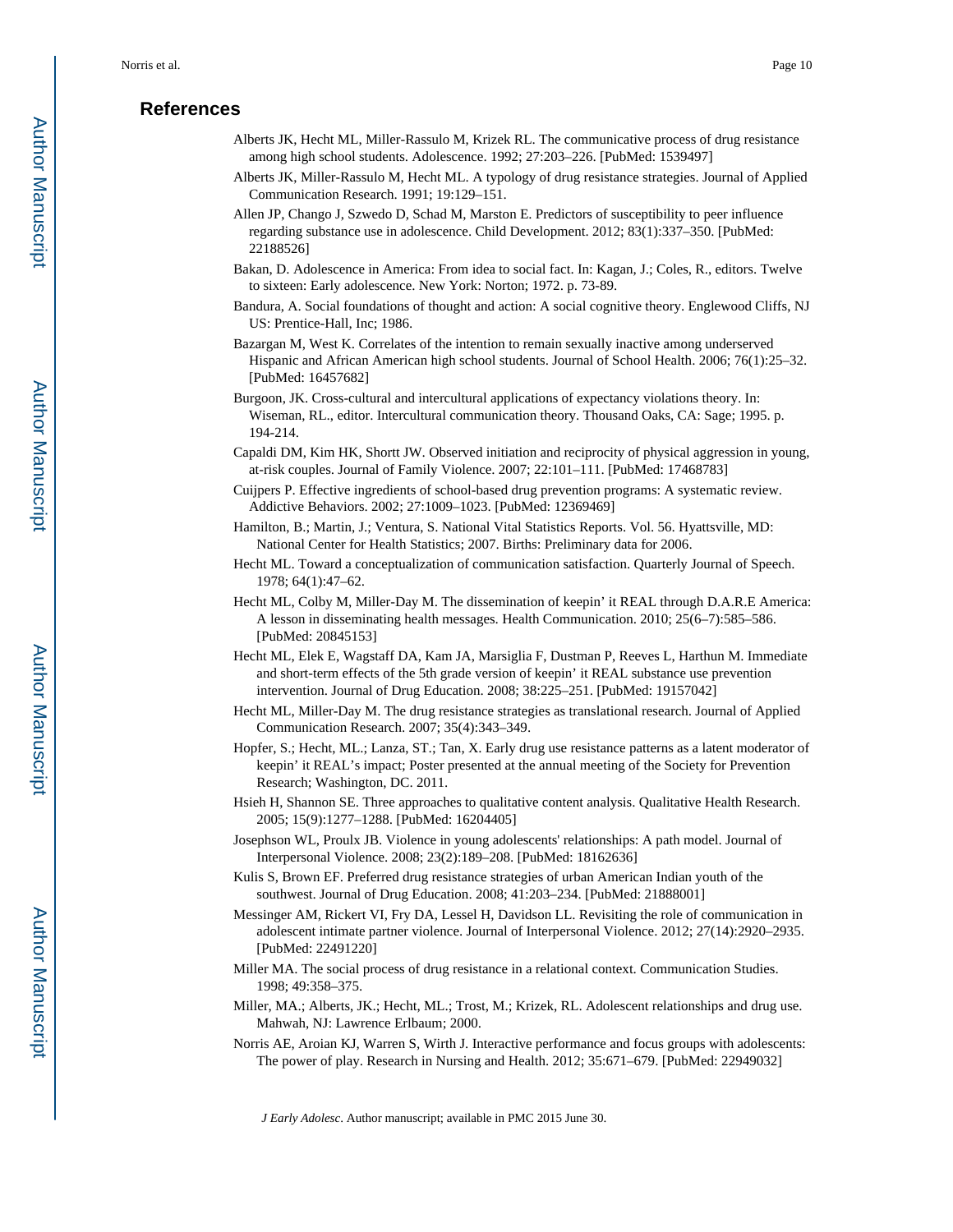- Norris AE, Ford K, Bova C. Psychometrics of a brief acculturation scale for Hispanics in a probability sample of urban Hispanic adolescents and young adults. Hispanic Journal of Behavioral Studies. 1996; 1(18):29–38.
- Norris AE, Hughes C, Hecht ML, Peragallo N, Nickerson D. Randomized trial of a peer resistance skill-building game for Hispanic early adolescent girls. Nursing Research. 2013; 62(1):25–35. [PubMed: 23150043]
- O'Donnell BL, O'Donnell CR, Stueve A. Early sexual initiation and subsequent sex-related risks among urban minority youth: The reach for health study. Family Planning Perspectives. 2001; 33:268–275. [PubMed: 11804436]
- O'Donnell L, Stueve A, Wilson-Simmons R, Dash K, Agronick G, JeanBaptiste V. Heterosexual risk behaviors among urban young adolescents. The Journal of Early Adolescence. 2006; 26(1):87– 109.
- Pettigrew J, Miller-Day M, Krieger J, Hecht ML. Alcohol and other drug resistance strategies employed by rural adolescents. Journal of Applied Communication Research. 2011; 39:103–122. [PubMed: 21552345]
- Price E, Byers E. The attitudes towards dating violence scales: Development and initial validation. Journal of Family Violence. 1999; 14(4):351–375.
- Sears HA, Byers E, Price E. The co-occurrence of adolescent boys' and girls' use of psychologically, physically, and sexually abusive behaviours in their dating relationships. Journal of Adolescence. 2007; 30(3):487–504. [PubMed: 16884766]
- Seibold DR, Thomas RW. Rethinking the role of interpersonal influence processes in alcohol intervention situations. Journal of Applied Communication Research. 1994; 22:177–197.
- Spitzberg, BH.; Cupach, WR. Interpersonal communication competence. Beverly Hills, CA: Sage; 1984.
- Spitzberg BH, Hecht ML. A component model of relational competence. Human Communication Research. 1984; 10:575–599.
- Steinberg L, Monahan KC. Age differences in resistance to peer influence. Developmental Psychology. 2007; 43:1531–1543. [PubMed: 18020830]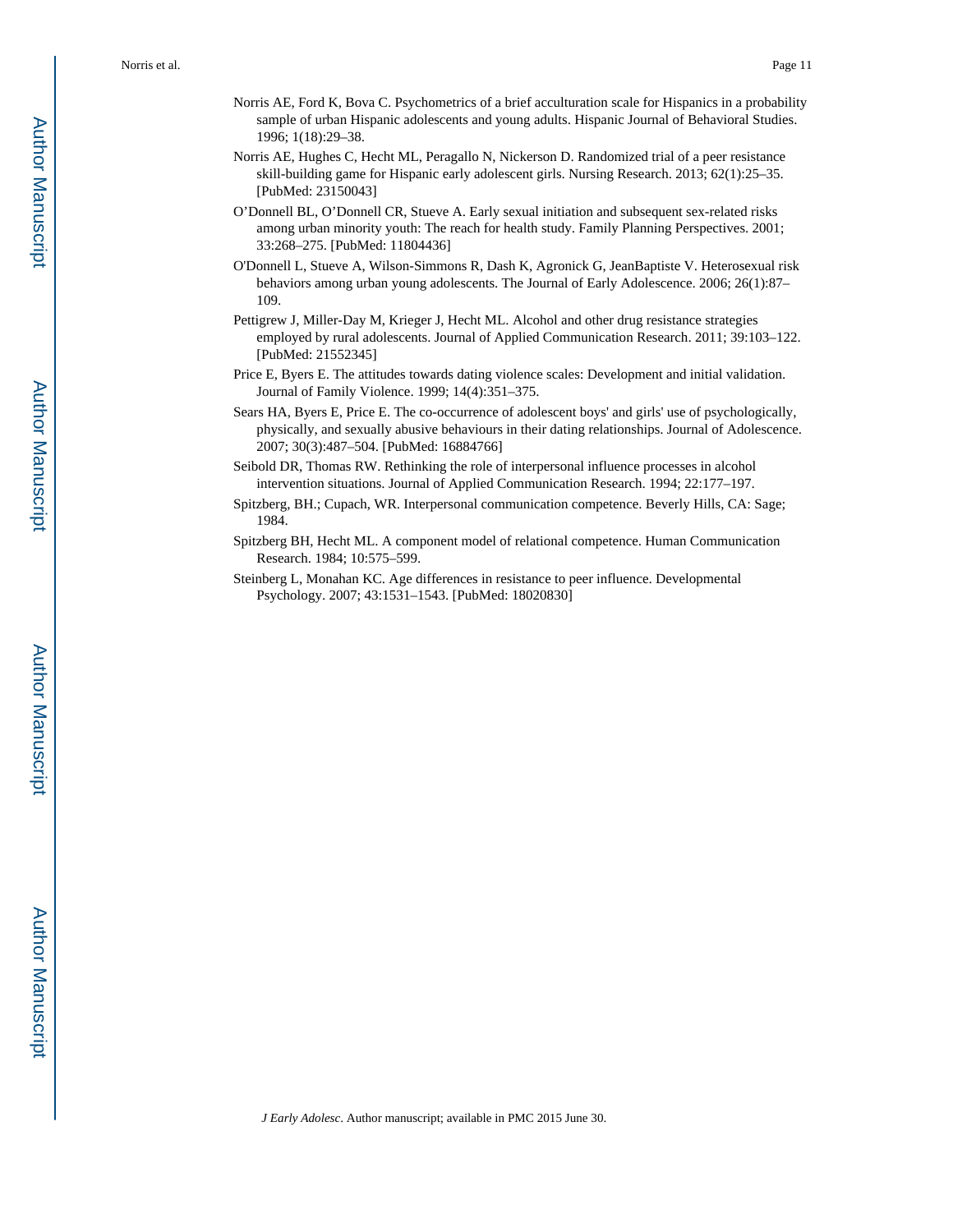#### **Table 1**

#### Final definitions and percent ever reporting communication strategy

| Type of strategy                                                 | <b>Definition</b>                                               | Ever reported <sup>a</sup><br>$(n=44)$ |
|------------------------------------------------------------------|-----------------------------------------------------------------|----------------------------------------|
| Reflects competent communication (consistent with REAL typology) | 100%                                                            |                                        |
| Refuse                                                           | Assertively saying "No"                                         | 82%                                    |
| Explain                                                          | Stating a reason (real or fake) to not participate:             | 66%                                    |
|                                                                  | Situational factor(s)<br>۰                                      |                                        |
|                                                                  | Interpersonal commitment<br>٠                                   |                                        |
|                                                                  | Safety issues                                                   |                                        |
|                                                                  | Plea to moral or age-appropriate norms                          |                                        |
|                                                                  | Vague or otherwise unclassifiable reasons                       |                                        |
| Avoid                                                            | Keeping the pressure off of you:                                | 73%                                    |
|                                                                  | Proactive – pre-emptive; don't end up in situation<br>$\bullet$ |                                        |
|                                                                  | Reactive – use in the situation<br>$\bullet$                    |                                        |
| Leave                                                            | Physically removing self from the pressure:                     | 77%                                    |
|                                                                  | Leave immediate situation (e.g., go to another room or outside) |                                        |
|                                                                  | Leave location (e.g., go home or another place)<br>٠            |                                        |
| Reflects non-competent communication of resistance               | 43%                                                             |                                        |
| Inform authorities                                               | Tell authority figure(s) about situation                        | 25%                                    |
| Aggression                                                       | Verbally or physically:                                         | 32%                                    |
|                                                                  | Pushing the other person away                                   |                                        |
|                                                                  | Threatening (e.g., swearing, yelling, hitting)<br>$\bullet$     |                                        |
| Reflects acceptance of the offer                                 |                                                                 | 48%                                    |
| Accepting (not resisting)                                        | Complying with the pressure (accepting the offer):              | 48%                                    |
|                                                                  | Unconditional acceptance<br>٠                                   |                                        |
|                                                                  | Acceptance due to inability to resist pressure<br>٠             |                                        |
|                                                                  | Conditional acceptance (attempting to minimize risk)            |                                        |

*a*<br>Percentages do not sum to 100 because participants could report more than one strategy for each open-ended question.